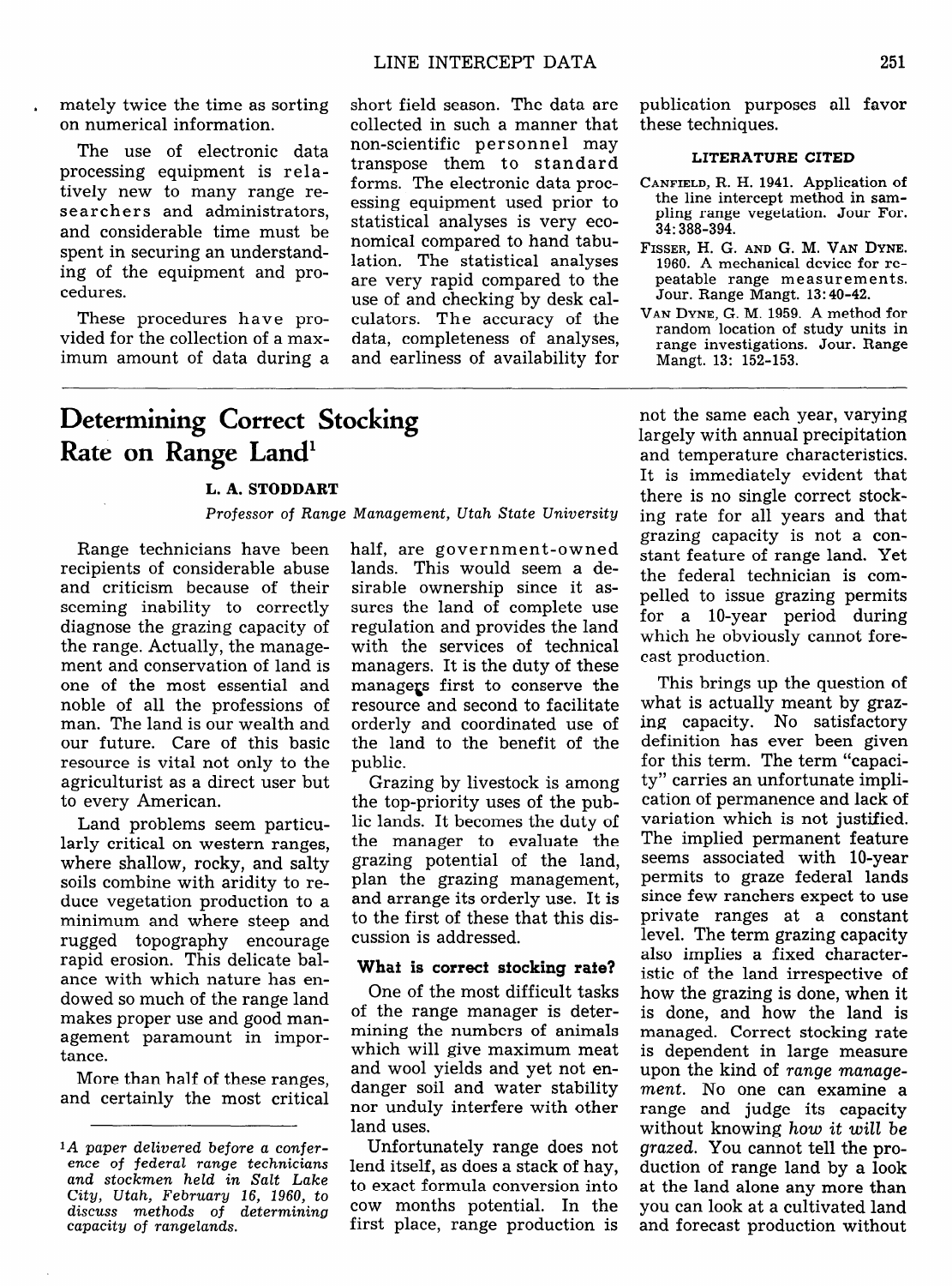knowing whether the weeds will be kept out, what fertilizers will be used, what implements are available, and similar management factors. One hundred cows under poor management may ruin a range which is perfectly capable of supporting 100 cows under proper management. Perhaps, then, we should forget the term grazing capacity and use instead the term correct stocking rate.

## **Factors in determining forage production**

Many things affect the ability of range land to support livestock. Among the most important, of course, is forage production. Four factors are recognized as important here.

1. *Weather and climate.* The long-time climatic pattern, especially precipitation and temperature, more than any single factor influences inherent ability of a range to grow forage. Current weather conditions cause major fluctuations in forage production, especially among annual plants.

2. Soil *type.* Soil depth, saltiness, sandiness, fertility, ability to absorb and hold water, and many other soil characteristics influence forage production. In addition to their effect upon forage production, soils also affect proper grazing numbers through their influence upon management. Thus, how closely vegetation can safely be grazed may be determined by the stability of the soil.

3. *Amount of vegetation.* Herbage yield is perhaps the most important single factor influencing grazing capacity. It is a natural character of the land but it is variable. It is a product largely of weather conditions and nature of the soil.

4. *Quality of the vegetation.*  Quality is a product of several characteristics. Perennials generally are superior to annuals. High palatability is desirable if grazing animals are to make full use of the herbage. High nutritive value of the consumed herbage is important. Plants which can tolerate close and frequent grazing are preferred.

The science of range management has failed to develop grazing tolerance data for any single species or set of circumstances. Data from Utah Agricultural Experiment Station show that, on dryland, bluebunch wheatgrass can be killed in a single year by 3 weekly late-season clippings. Crested wheatgrass, however, was clipped each week of the growing season for 5 years and still remained alive.

Undoubtedly on arid hillsides plants can withstand much less grazing than can the same species on sub-irrigated bottomlands. Under extreme habitat conditions, a plant may exist with difficulty even with no grazing at all.

Poisonous plants may limit the use that can be made of a range. Light grazing may be perfectly feasible on ranges that have poison plant problems. Full use may be impossible.

## **Other natural features of land af f ecf ing siocking**

The above factors influence herbage available to an animal for grazing and so directly influence correct stocking rate. Other physical features determine how much of that vegetation can be grazed.

5. *Topography.* Steepness and rockiness affect the readiness with which animals can cover the range to secure the forage produced. Few far-western ranges are level and animals, especially cattle, tend to climb to less accessible areas only when bottomlands have been used dangerously heavy. Available forage, then, may be the measure of proper livestock numbers rather than total forage.

6. *Water.* Drinking water is necessary for domestic animals, and ranges may be useless with-

out it despite abundant forage. Grazing is more limited on some ranges by quantity and spacing of water than by forage supply. Water is like topography in influencing distribution of animals. They tend to concentrate around water and will graze distant forage only after dangerous over-use of the better-watered range.

## **Management Factors**

In addition to the above factors, which are natural features of the land and are largely beyond man's control, the number of animals a range will support is influenced sharply by how the land is grazed. These range management factors are largely the product of the user's judgment.

It should be clear that a field examiner can note items 1 to 6 inclusive, which are characters of the land, and that these alone must be the basis for an estimate of any long-term capacity inherent to that land. In addition, however, correct stocking must be based upon the following management characteristics.

7. *Kind of stock.* The efficiency with which land produces livestock will depend upon how ideally it is suited to the particular kind of animal. Steep ranges are more suitable to sheep than to cattle because unherded cattle will not make uniform use of steep slopes. Poorly watered ranges are more suitable to sheep because sheep require less water than cattle and can be made to utilize areas distant from water more uniformly. Generally, ranges composed of grass species are better suited to cattle, and sheep make more efficient use of brush and forb species. It is not unusual at all that a given range might safely graze twice as many animal units of one kind of stock as another kind. Total meat yield of many ranges in fact can be maximized only by use of several species of grazing animal, simultaneously.

8. *Operation objectives.* To an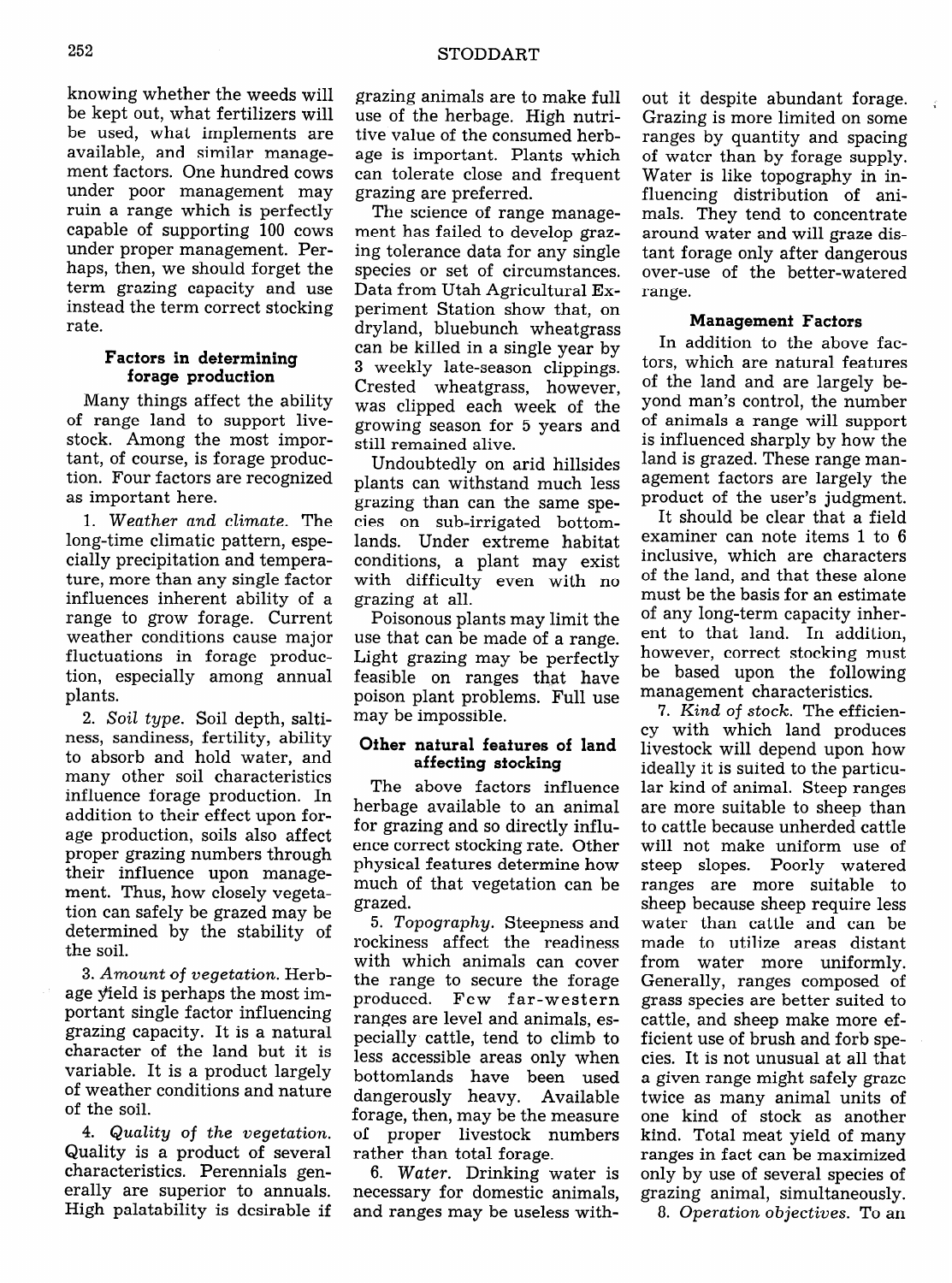

Stocking Rate

. **Theoretical relationships between stocking rates and** animal production on **range land.** 

extent, the purpose to which it is being devoted will determine how heavily land should be stocked. Maintenance of dry heifers or a dry ewe band obviously takes less forage than required for equal numbers of wet stock. If the producer wants top production, he must supply top quality feed in adequate amounts. Numerous experiments have shown conclusively that reducing numbers (up to a point) will increase individual performance as measured by gain, calf or lamb percentage, or wool yield (Figure 1). It is doubtful that maximum production per *animal* is ever an economically sound management objective, because stocking rate light enough to give this performance will result in a too low production per acre. Doubling numbers will double production on lightly stocked ranges but under heavy stocking, increased numbers may so decrease individual performance as to actually decrease total meat and wool yield. If the operator is trying to put out grass-fat steers, to top-off his lambs, or to get high calf or lamb crops, he must stock accordingly. The right stocking for the range will vary with these objectives.

9. Other *animals sharing forage.* Forage can be consumed only once. If native animals such as deer, rabbits, and rodents are present in large number, there may be nothing remaining for domestic livestock. Forage production records tell us only what is produced. Many ranges are now too heavily used by deer alone or by rabbits alone and have no capacity at all for livestock. To put domestic stock on areas already fully grazed is certain to result in misuse of the range.

10. Supplements. Supplemental feeding may reduce dependency of livestock upon range forage and so increase numbers that can occupy the range. Also, supplements may balance the diet and bring about more efficient use of the range herbage. However, there is reason to believe that supplemental feeds may reduce the tendency of animals to seek natural forage and cause concentration of livestock that might actually reduce capacity of the land.

11. Season grazed. Grazing mountain ranges too early in the spring may induce soil compaction and erosion beyond that resulting from grazing equivalent numbers after the soil becomes firm. Physiological response of the plant to grazing varies tremendously with the season. Damage generally is greatest when food storage in the plant root is least; and damage is least when the plant is dormant during dry or cold seasons.

There is no reason to believe that because 3 acres keeps a cow in June that 3 acres will also keep a cow in September. Plants vary greatly in forage value in different seasons. For example, cheatgrass *(Bromus tectorum)* is an excellent sheep forage in spring but by mid-summer it may be almost valueless. Cattle numbers are freely multiplied by time to give us cow months, yet we have no reason to believe that one cow for twelve months constitutes the same grazing pressure as twelve cows for one month.

12. *Effectiveness of distribu*tion. There is a direct relationship between distribution of livestock and the productivity of mountainous range land. Topography and water have been mentioned as land characteristics affecting livestock distribution. Operators have available numerous management techniques that aid greatly in improving uniformity of land use. Judicious herding is effective, especially with sheep. Fencing is useful especially with cattle. Salt draws animals to distant ranges if carefully placed. Salt-supplement mixes may be even more effective. Development of new drinking places or perhaps a pipe system for distributing water over the range may open up great areas formerly ungrazed. Hauling water has proved economic in some areas. Stimulating plant growth by fertilizing, spraying brush, or burning tends to attract animals into areas formerly little used. Trail construction is profitable on some ranges to facilitate natural movement of stock from stream bottoms to adjacent mesas. Every device that is used to increase grazing in areas normally underused or to decrease grazing in normal concentration areas will increase the numbers of stock that can safely graze the range.

13. *Grazing systems.* Several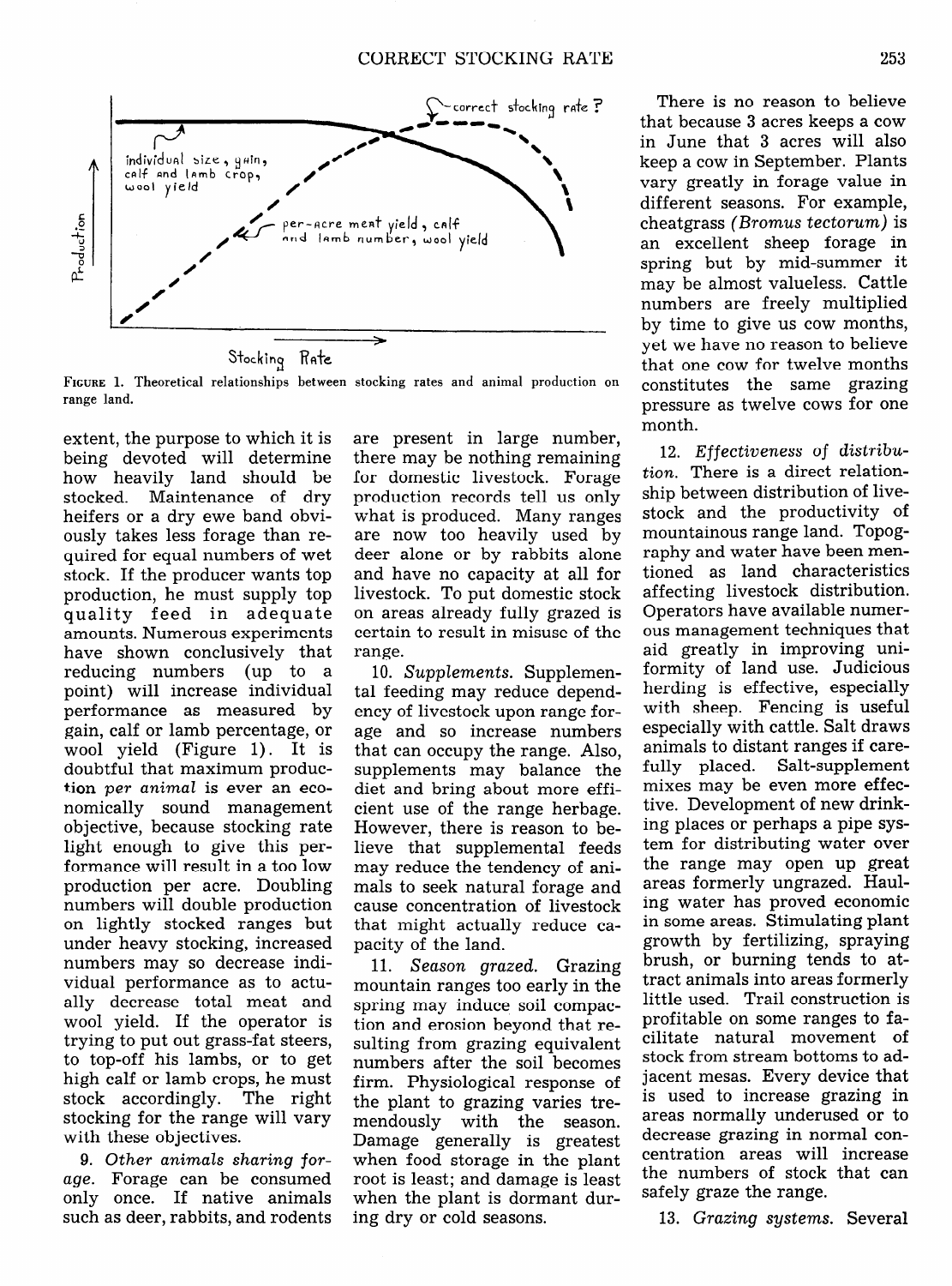range research projects have shown that the capacity of range to carry livestock will be increased by various combinations of rotation grazing by which the land is alternately rested and grazed rather than continuously grazed. There is reason to believe, for example, that range used both spring and fall might be more productive if it were divided into two units, one part being grazed spring only and one part fall only. The season of use then would be alternated every few years. Productivity of cultivated grass pasture has been markedly increased by a rotation system which provides dairy cows with a new pasture each day of sufficient size that they can just consume all the forage present. The pastures then are not regrazed for perhaps two weeks. Improved distribution and full, uniform consumption of the feed may be the greatest single benefit from rotation grazing systems on range land.

#### **Administration considerations**

Items 1 to 13 are factors that influence production on all ranges. On some private land and on virtually all publicly owned land, grazing may be only one of several uses to which land is put. The number of livestock placed on such ranges will be determined not by normal standards of maximum long-time production of meat and wool but by the owner's or administrator's idea of what part he determines livestock should play in a multiple-use land management plan.

14. Importance of livestock grazing relative to other land uses. Where livestock grazing is not the only use of the land, and perhaps not even the main use, grazing intensity may be reduced to prevent undue interference with other land uses. For example, a watershed supplying drinking water to a city literally may have no "capacity" for livestock. Interests of irrigation and industrial water SUPplies may be such as to permit only partial grazing in order to prevent undue silt deposits and reduced capacity of water-storage dams. Hazardous floods have resulted from heavy grazing on certain types of range. Use of land for recreation such as sightseeing, fishing, and picnicking may limit extent of grazing to a level below that theoretically possible were these interests not present. Obviously, the number of animals that will be put on a given piece of land is a very different thing when you are trying to maximize meat yield per acre and when you are trying to fit a little grazing in with a lot of other land uses.

It is necessary to remember that on all ranges some herbage must be allowed to remain when the grazing animals are removed. This is absolutely necessary for plant welfare. Further, we must remember that animals do not remove vegetation uniformly, as a lawn-mower does. They select species and locations for grazing and may completely denude certain accessible areas of certain desirable species before moving elsewhere. Hence, a percentage reduction must be made in the apparent forage supply of any range to arrive at actual or usable forage.

The amount of this reduction is the cause of much contention in arriving at a stocking figure. All agree that we cannot harvest every pound of forage produced. But how much can be harvested? This is a decision which must be made by the land manager after considering all interests and all objectives. It is important to realize that this decision directly determines the numbers of animals that will be placed on the range.

This problem gave rise to the key area concept. This concept involves a decision as to whether over-use should be allowed on certain restricted areas in the in-

terest of a more full use of the less accessible areas. It is difficult to force use of inaccessible spots and undesirable species without injury to accessible areas and desirable species. The key area concept involves determining the point beyond which we will not graze in order to make more full use of the range. The key area is the most heavily grazed area upon which over-use will not be tolerated.

If we are unwilling to allow any excessive use even on concentration areas around water holes and level valley bottoms, then these become key areas. This ordinarily would be necessary only on valuable recreation areas, erosive watershed, and the like. But this is a management decision. The livestock numbers allowed on the range may be doubled by a more liberal attitude on the part of the manager of mountain range as to what area will be his key area.

#### **Summary**

There is no right stocking that can be determined for each bit of land and adhered to thereafter. Vegetation production is a variable thing. How fully a unit of production can be grazed is also a variable thing. Stockmen cannot expect the range technician to commit himself on a safe or correct stocking rate that is inviolable. There is no method whereby any technician can go into a new country and measure anything which will automatically give him the grazing capacity. He can only estimate and try out a certain stocking rate. The Soil Conservation Service term, Initial Stocking Rate, makes good sense in this respect.

In every case, it will be necessary for the technician to have knowledge of actual range performance, and to have experience and knowledge necessary to translate this known information in terms of what he can ex-